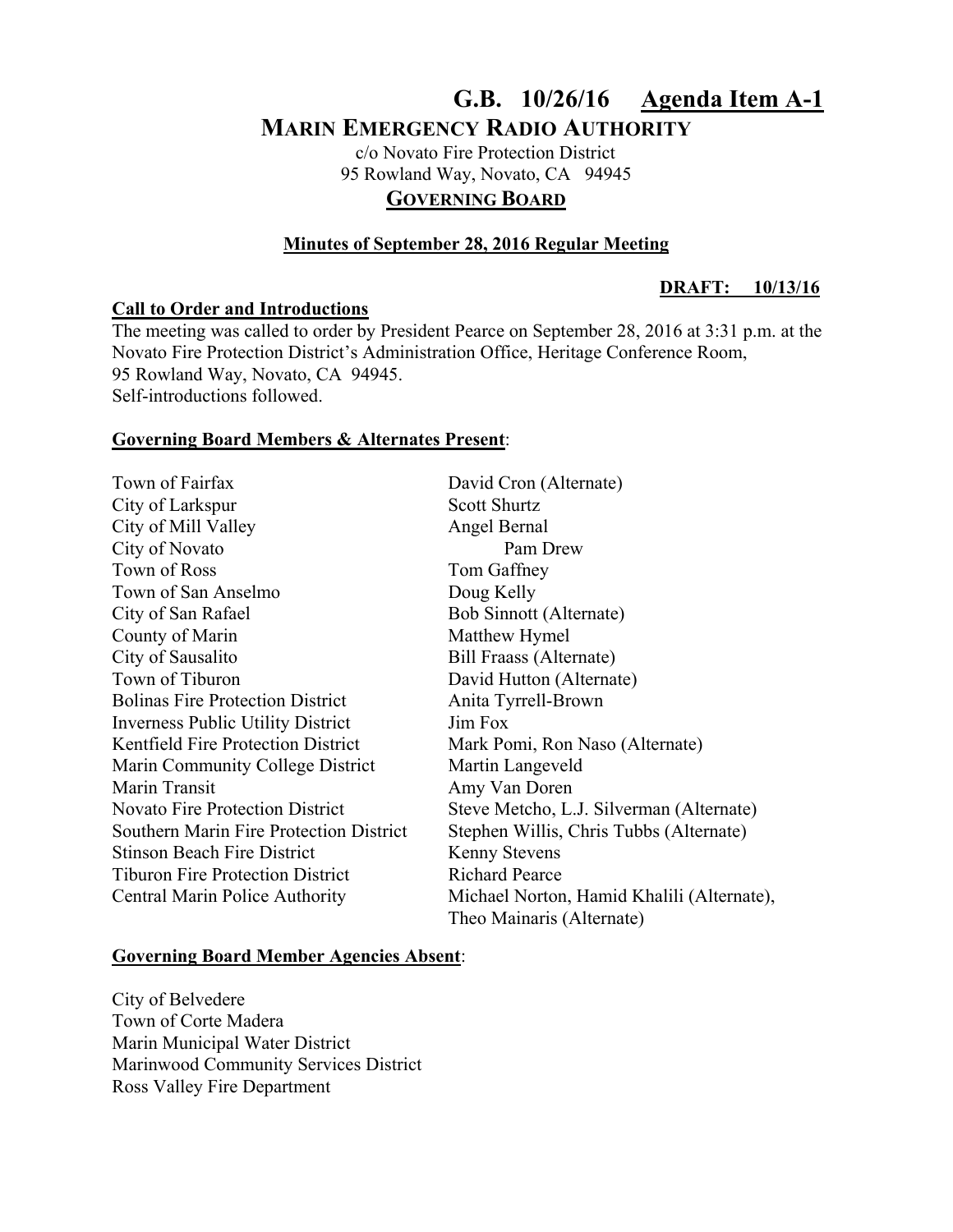MERA Governing Board Minutes of Regular Meeting: September 28, 2016 Page 2

# **Staff Present**:

| <b>MERA Executive Officer</b>                    | Maureen Cassingham |
|--------------------------------------------------|--------------------|
| <b>MERA General Counsel</b>                      | Trisha Ortiz       |
| MERA Deputy Executive Officer – Next Gen Project | Dave Jeffries      |
| <b>MERA Operations Officer</b>                   | Pat Echols         |
| <b>Recording Secretary</b>                       | Lauren Pallas      |

### **Guests Present**:

Marin Municipal Water District Don Wick

A. Consent Calendar

All matters on the Consent Calendar are to be approved with one motion unless a Member of the Governing Board or the public requests that a separate action be taken on a specific item:

- 1. Minutes of August 24, 2016 Governing Board Regular Meeting.
- 2. Report No. 46 on Strategic Plan Implementation
- 3. Update on Rebuild and Hosting of MERA Website mereaonline.org

Cassingham requested Item 3 be pulled from the Consent Calendar to provide additional information.

M/S/P Kelly/Gaffney to approve Consent Calendar Items 1-2 as presented. AYES: All NAYS: None ABSTENTIONS: None Motion carried.

 Cassingham reported that while it appears meraonline.org will go live on its new host by the new October 31 deadline, we will know whether that date can be met when the site is tested in mid-October. If there are major issues, more time may be needed from the County and MERA may need assistance.

M/S/P Hymel/Metcho to approve Consent Calendar Item 3 as updated. AYES: All NAYS: None ABSTENTIONS: None Motion carried.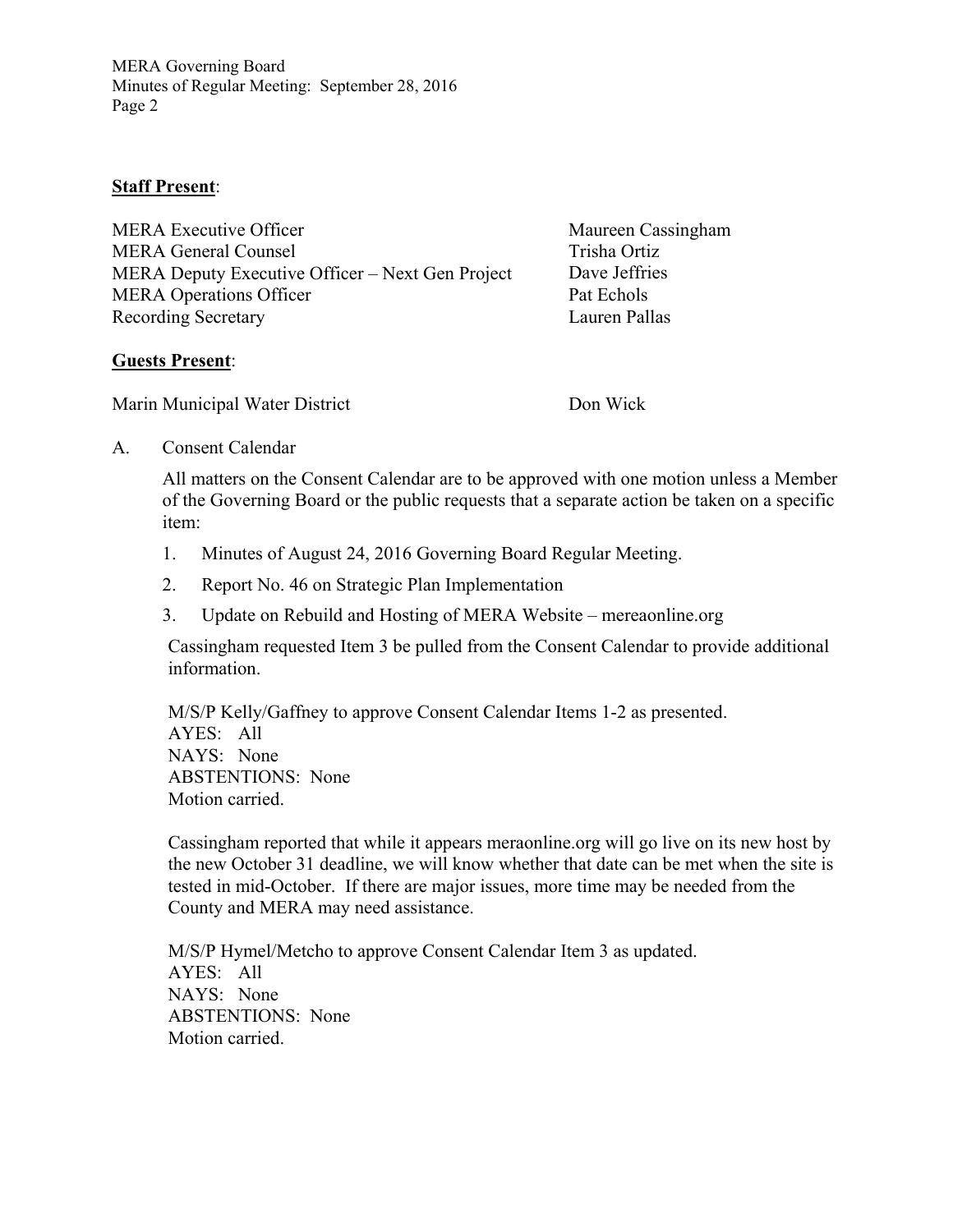# B. Executive Officer's Report (Cassingham)

1. Proposed Resolution of the Governing Board of the Marin Emergency Radio Authority Approving Substitution of Trustee in Connection with the Authority's 2010 Bonds and Authorizing and Directing Certain Actions with Respect Thereto.

Cassingham said the background on this matter is based on nearly 10 years' experience in working with the current Trustee on the 1999 Revenue and 2010 Refunding Revenue Bonds. She said MERA would be better served in substituting US Bank as Trustee for BNY Mellon. Substitution requires this Board Resolution followed by a 30-day notice of same. Areas of change are member debt service collection and EMMA postings of the audits or CAFRs from MERA, the County and Cities of Novato and San Rafael. The Resolution authorizes the President and Executive Officer to execute documents on a advice from Bond and General Counsels.

 *M/S/P Gaffney/Kelly to approve Resolution No. 2016-16 of the Governing Board of the Marin Radio Authority Approving Substitution of Trustee in Connection with the Authority's 2010 Bonds and Authorizing and Directing Certain Actions with Respect Thereto.* 

In response to Pearce, Cassingham said this change will be beneficial to MERA's needs as it is so small, it has no employees and limited staff to address these tasks.

AYES: All NAYS: None ABSTENTIONS: None Motion carried.

2. Report No. 21 from Next Gen Project Oversight Committee – NGPOC (Jeffries)

Jeffries summarized his report noting MERA received a single proposal from Motorola in response to its Vendor RFP. It was shared for initial review with the NGPOC, Operational Issues Workgroup (Ops), DPW and MERA staff and Federal Engineering (FE) to generate clarifying questions for response. A Site Visit team was sent to the Silicon Valley Regional Interoperability Authority to discuss their experiences with their Motorola project. He noted theirs was a phased project and this was a Motorola reference. A second Site Visit was conducted at the City of El Paso at the recommendation of Federal Engineering. This is a City/County radio system about which the Team learned where things went well and not so well.

Jeffries said the Ops Group conducted phone reference checks with the East Bay Regional Communications System Authority, Prince Georges County, Maryland and Pierce County, Washington. Chuck had his staff reference check Motorola subcontractors by Day Wireless and Red Cloud for installation and warranty maintenance. All this information was shared with the Selection Subcommittee and Negotiating Team.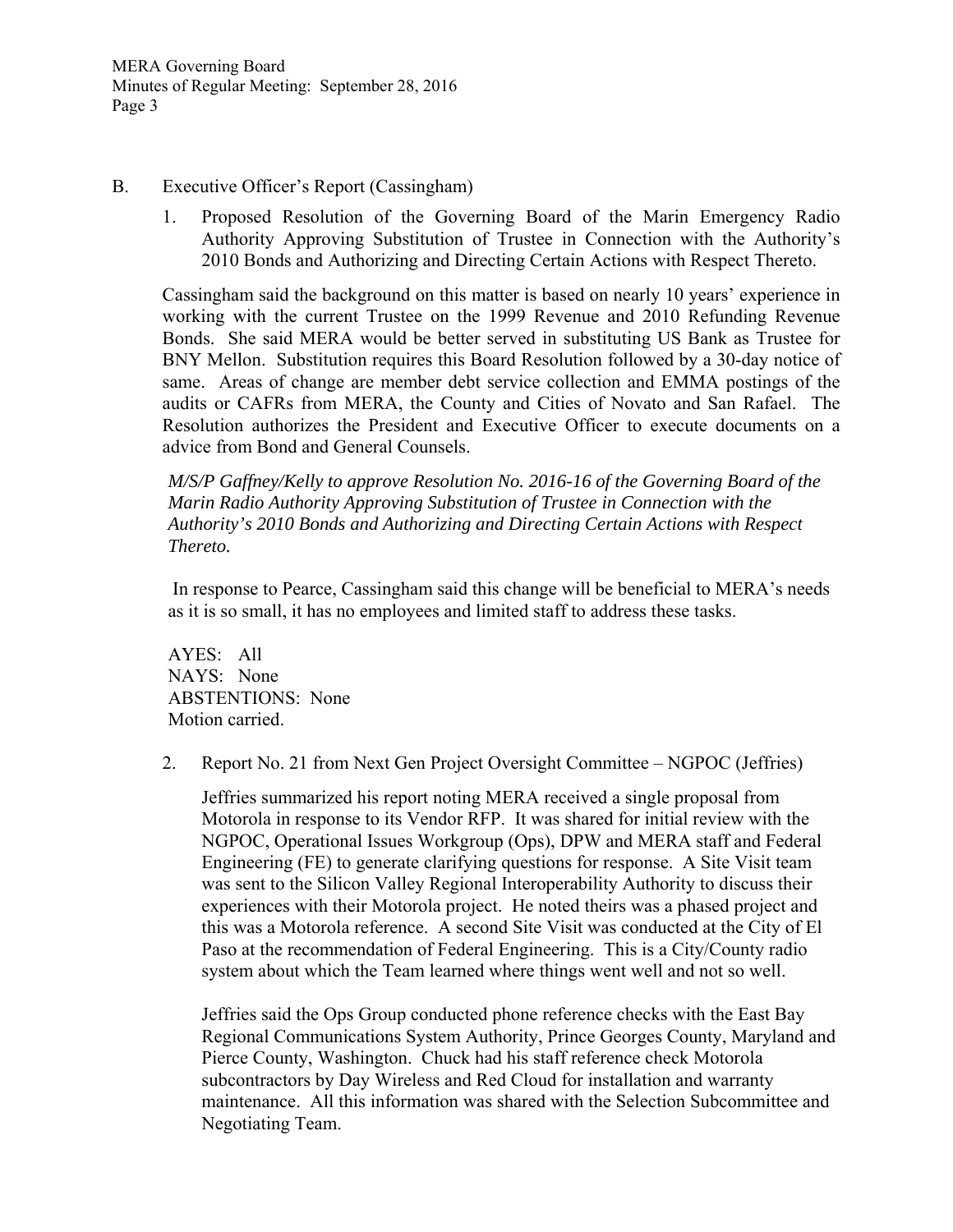Jeffries said Motorola responded to the clarifying questions on August 12. The Selection Subcommittee met on September 13 to evaluate and score the proposal. Scoring between 50-74% was defined as "good." The Motorola proposal received a score of 61%. The Subcommittee recommended proceeding with negotiations with several issues needing to be addressed. The NGPOC met on September 14 and recommended commencement of negotiations to the Executive Board, which approved same on September 14. The first negotiating session was held on September 21. He noted Echols would discuss the session under Agenda Item C-1. He concluded with the reminder that the proposal is under administrative review and is confidential.

Van Doren asked where the site visit agencies were with their projects' implementation. Jeffries said Silicon Valley is in their  $6<sup>th</sup>$  stage and their progress is tied to the raising of resources to implement each stage. Early emphasis was to implement around Levi Stadium for Super Bowl. Same questions were posed for each phase . . . what went well and what didn't go well and system upgrade agreements. El Paso began as a city project and their timeline was affected by demolition of their City Hall by a date certain. The County then decided to join them. Their system is a hybrid VHF/700 MHz on 2 different bands to be synched up with the County. El Paso staff said if problems arose with Motorola staff, they requested replacement. They had no issues with the quality of the operation, but the focus was on building what they wanted.

Van Doren asked if these projects were completed. Jeffries said Silicon Valley is nearly two-thirds done with two of the three in stages of their project. The third has not been started. With El Paso, the City is up and running and the County is still trouble-shooting some matters. They noted, even with new radios, to make sure they are properly tuned and adequately programmed. Features needed to be set up exactly per requirements. She asked to what degree will these reference checks assist in project performance versus its management. Jeffries said benefits from the checks is to assure what is requested is fully addressed noting related pitfalls of not doing so. He added that it will be important to make clear to the member agencies what is provided in the Project's radio package and what is not to manage user expectations.

Tubbs asked if King County, Washington had been contacted regarding their PSERN Project. Jeffries confirmed MERA had not received their feedback and will follow up. Pearce noted MERA is being well served by MERA and County staff and Federal Engineering throughout this process and it has been a remarkable effort. He said we need to make sure the contract is really tight to assure the best project.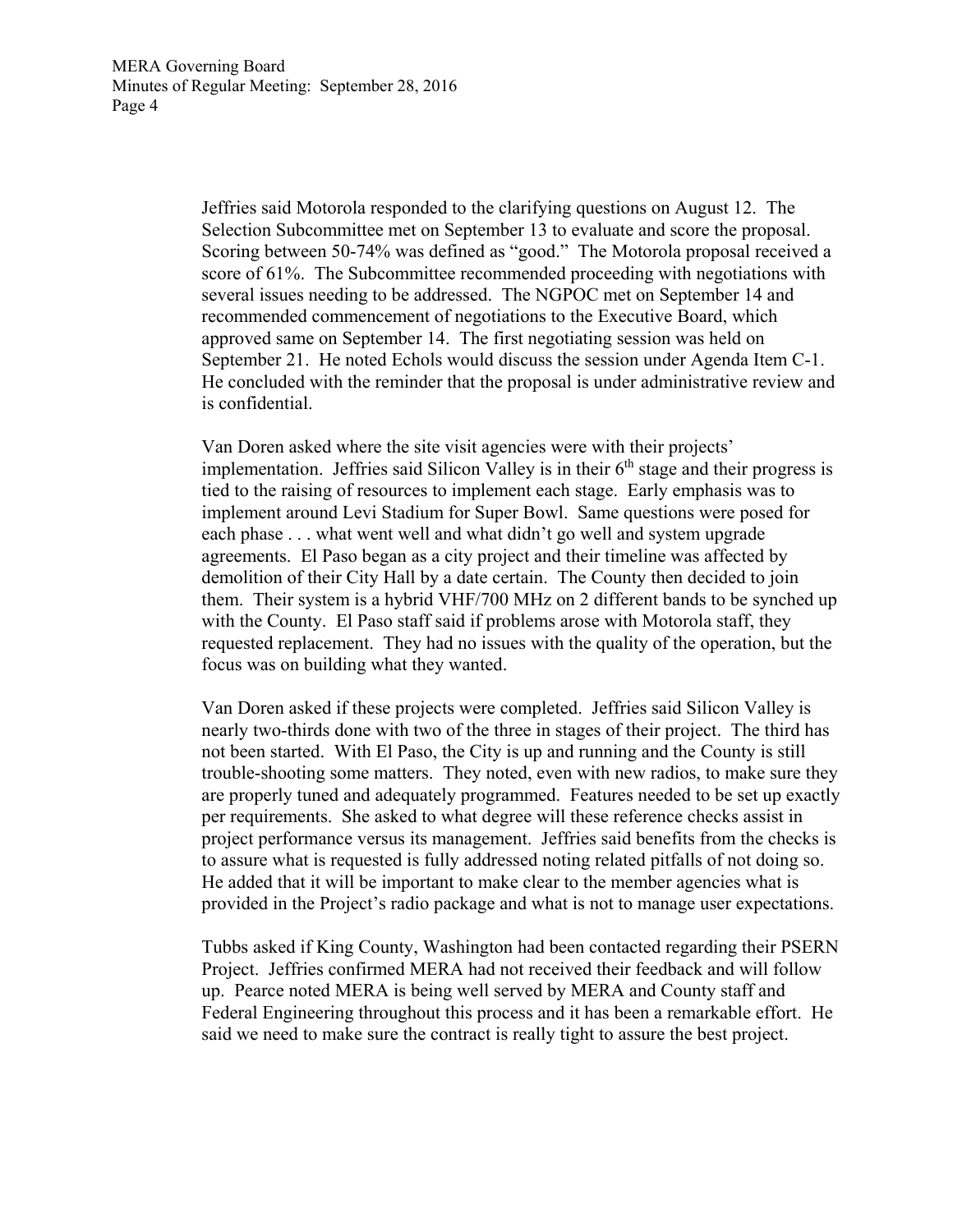MERA Governing Board Minutes of Regular Meeting: September 28, 2016 Page 5

# C. Update on Motorola Negotiations (Echols)

Echols provided a verbal report noting last Wednesday's meeting between DPW and MERA staff and Federal Engineering and Motorola was a very long one. Many issues were raised since the parties were so far apart based on Motorola's initial proposal. There were many omissions. Also, clarity of coverage maps was not adequate in comparison with the existing coverage for areas in question.

Echols noted issues to be addressed by Motorola in 2 weeks from today are: more refined coverage maps with overlays to compare with existing to allow zoom-in on specific areas, system capacity requirement calculations, microwave system lower tower heights in particular Sonoma Mountain and Corta cell tower heights which may not be feasible, and a solution for fire station alerting plus a knox box alert system proposal. There was significant discussion on volunteer paging which is a critical issue for West Marin. Motorola had offered the existing 700/800 band system using APX 100 dumb-down radios which are much bulkier than traditional pagers. They were pressed to provide a cost for a third-party pager that would work with Next Gen.

Echols said DPW identified specs for at least one vendor to address volunteer paging. Motorola is to provide pricing for this. Motorola will provide equipment solutions for volunteers to try in the field. Another option would be to go with a VHF system. However, MERA would have to obtain a VHF frequency along with FCC approval, which might be daunting to accomplish. We are awaiting a proposal for a new 700/800 in two weeks. Pearce suggested a VHF frequency from DOE which Echols will check on.

Echols said voice logging was discussed for which a proposal will be provided for a digital NICE system. Smaller topics included site development which Motorola assumed the hiring of another party to do the construction drawings. Echols said it was clarified that only the construction would be bid out. Motorola expressed interest in bidding in accord with the Public Contract Code. They expressed this arrangement was not normal for them as they consider construction drawings proprietary. Echols will explore this further.

Echols noted Motorola's agreement to a subscriber equipment faire. He referenced their advanced delivery of radios proposal which MERA is not interested in. Jeffries said we were keen on the discount but not 2016 delivery. He added that if Motorola was interested in a 2016 contract, the actions and schedule to achieve it in time for Board of Supervisors approval on December 6 require accelerated effort from Motorola to develop an acceptable final proposal and contract.

Echols said other issues include knox box controls, the cutover process, SUA and Motorola warranty services. Their pricing assumptions were based on Motorola providing these services versus the County Radio Shop for front line response to outages and radio repairs. Motorola would be back-up. Given the significant pricing of these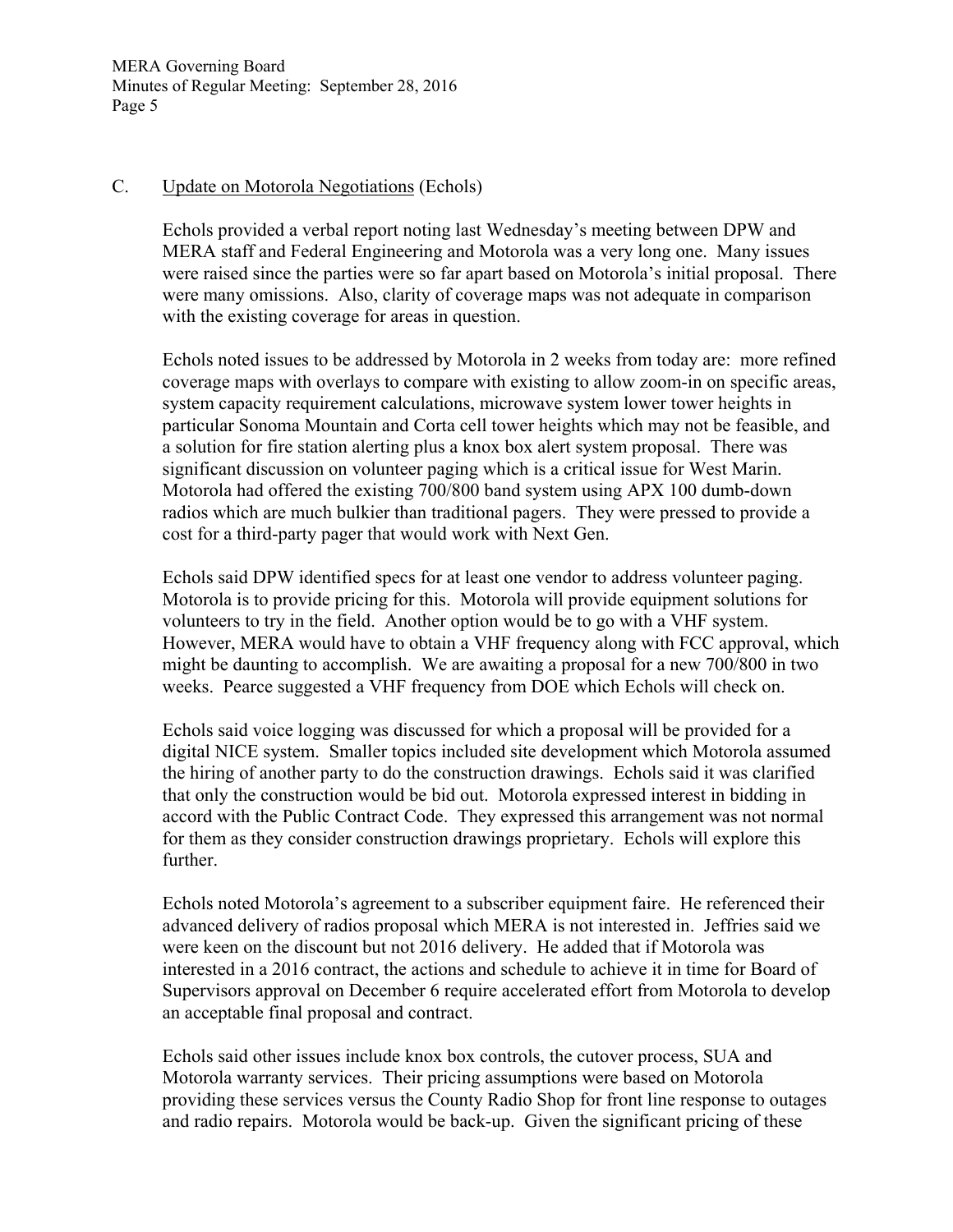services from Motorola a line-by-line review of tasks ensued to identify who will provide what. In response to Pearce, Echols said Motorola seemed responsive. They denied that their proposal was substandard because of sole bidder status and desire to defer some design until after a contract is executed.

Jeffries said Motorola was advised of prior meeting Governing Board discussion of starting the RFP process over again given the receipt of one incomplete proposal. A spirited discussion followed. He added that the Board seemed amenable to the delay this would cause if it resulted in the best Project. Gaffney asked if they know about our Project budget. Jeffries said they do given their attendance at MERA meetings and access to our website documents. Echols said the original bid was low but adding on the options MERA wants will get close to our budget.

Echols noted while warranty cost may come down since the County will be providing front line service, adding volunteer paging will not be significant in that we are estimating only 150 pagers. The SUA, however, is one of the bigger ticket items which will affect the Project budget. Jeffries said whether we consider single band or dual band radios could have a significant budgetary impact. Echols said Motorola made certain assumptions about the sites. They will not be doing site construction or building towers. For example, Motorola assumed significant infrastructure work at Tomales. Echols said power is available there and a cell tower is there now. Motorola cost estimators may not have been the staff that visited the sites.

Kelly said the warranty service can be a significant cost item but with the County acting as a primary, local provider, this could result in considerable savings based on quick turnaround with repairs. Jeffries distinguished the bi-annual System upgrades from regular repairs. With Gen 1, Motorola rented a warehouse in Marin for the installation which saved time and cost. He added a great deal was learned from our Gen 1 experiences and is also being learned from site visits and reference checks that will be invaluable in our negotiations. Kelly asked about how long Motorola will commit to supporting Next Gen radios. He noted there is a stop-making timeline versus stopsupporting timeline.

Jeffries said Motorola offers several models of radios but the question is when did they go into service. Adding 7-8 years to this date will give us an idea about when they will go out of service. In response to Kelly, Jeffries said Motorola will not tell you when they will take a radio out of production. They will give you a timeline for support beyond production. He added this will become a significant issue when we are ready to purchase radios.

Kelly asked if the Board has a position about putting all the radios on GPS. This feature is critical to first responder safety. Jeffries said many of the models have GPS but the question is where does that data go after it is captured. Who is building and doing the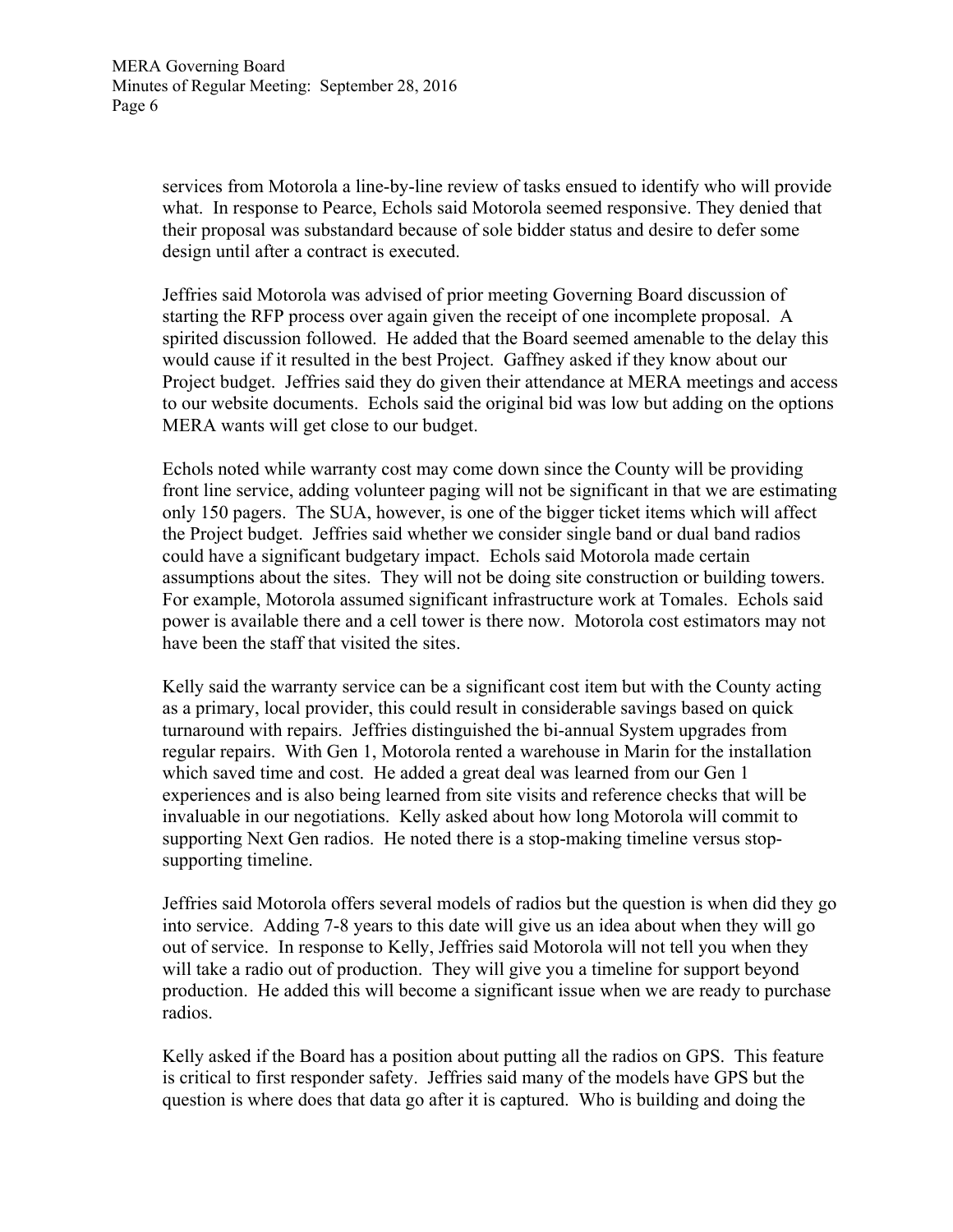interface on the other end? Kelly asked for more discussion on this going forward. Jeffries added MERA has nothing to do with CAD systems but this should be reviewed.

In response to Gaffney, Echols confirmed Motorola is to respond 2 weeks from today. He said their responsiveness will be the proof of the pudding. This will determine whether we are moving forward or whether we consider a different course of action. In response to Gaffney, Echols confirmed the Motorola negotiating team as 6-7 members. Jeffries said the goal of the first meeting was to make clear to Motorola what MERA is looking for. Once the gaps are filled, we can start moving forward with a presentation by Motorola. Some Ops Group members need to participate, especially with regard to coverage issues, fire station alerting and volunteer paging. DPW and MERA staff need to be present as well. He added that we need to be mindful of addressing public meeting noticing requirements if there is a possibility of Board or Committee quorums.

Echols, in response to Kelly regarding any coverage updates like Martha, said Motorola has not proposed Martha. Their proposed system reduces the number of sites from 13 to 12. Jeffries said Motorola is proposing to reduce the number of cells from 5 to 2. He said there needs to be more discussion about in-building coverage. They are proposing some new sites while eliminating some existing. Jeffries said while we have seen their new coverage maps, the detail is lacking. Echols said Motorola's solution for providing more coverage in West Marin is Wolfback Ridge and tower top amplifiers. The amplifiers allow them to reduce the number of sites. Elevation of the amplifier has a downside in that they could be damaged in stormy weather versus being protected in a building.

Naso asked if they were aware of issues in the Tiburon area and Southern Marin. Jeffries said Motorola has had Gen I experience with these areas. They may have identified that Martha has it challenges from the development side, so they are considering San Francisco options. He added that Motorola was provided existing site information and new sites background without limiting them from coming up with better locations. Likewise, Motorola has been asked to address possible in-building signal loss due to siting, which is critical to first responders.

2. Status/Work Statistics Reports (Chuck)

 In Chuck's absence, Echols reported on August 2016 System Usage and System Usage Year-to-Date noting 10 seconds of busies in August and 51 seconds of busies for 2016 to date.

3. Other Information Items

None.